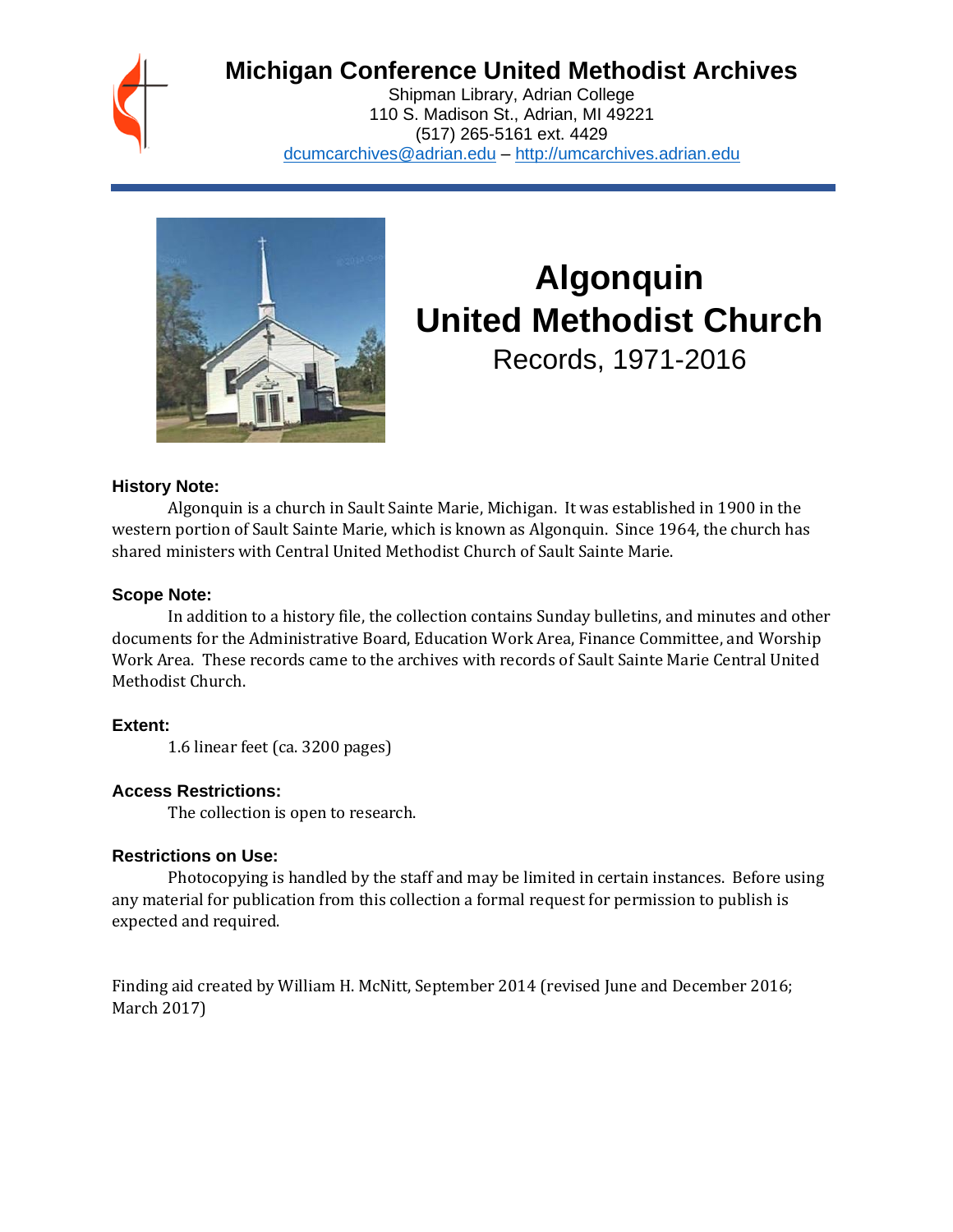#### **Appointments List**

- 1900-1901: C.B. Steele
- 1901-May 1902: Morris F. Murphy
- June 1902-September 1902: Henry Rogers
- 1902-1903: James W. Fridd
- 1903-1904: Albert Balgooyen
- 1904-1906: George A. Walker
- 1906-1908: Horace Westwood
- 1908-1909: Paul L. Lowry
- 1909-1910: Albert Broadley
- 1910-1912: Frederick D. Mumby
- 1912-1914: William P. Ainsworth
- 1914-1916: Harry W. Colenso
- 1916-1919: James H. James
- 1919-1922[: Richard C.G. Williams](http://umcarchives.adrian.edu/clergy/williamsrcg.php)
- 1922-1924: Robert E. Miller
- 1924-1927: William S. Pryor
- 1927-1929: Ernest W. Johns
- 1929-1931: Sara McDonald
- 1931-1934: Joseph A. Talbot
- 1934-1937: John B. Sluyter
- 1937-1938: Lee W. Mooney
- 1938-1943: John J. Strike
- 1943-1944: To be supplied
- January 1944-1945: Homer M. Story
- 1945-1963: Lisle G. Ketchum
- 1963-1965: Verle J. Carson
- 1965-1967: Byron G. Hatch
- 1967-1972: Robert L.S. Brown
- 1972-1980: Theodore E. Doane
- 1980-1992: John C. Huhtala Sr.
- 1992-1993: David M. Liscomb
- 1993-1998: George A. Luciani
- 1998-February 2001: James H. McLaurin
- June 2001-2004: John N. Hamilton
- 2004-November 2010: Steven A. Miller
- January 2011-2011: John C. Huhtala Sr. (interim)
- 2011-2014: William R. Seitz
- 2014-2018: Larry Osweiler
- 2018-Present: Victoria L. Hadaway